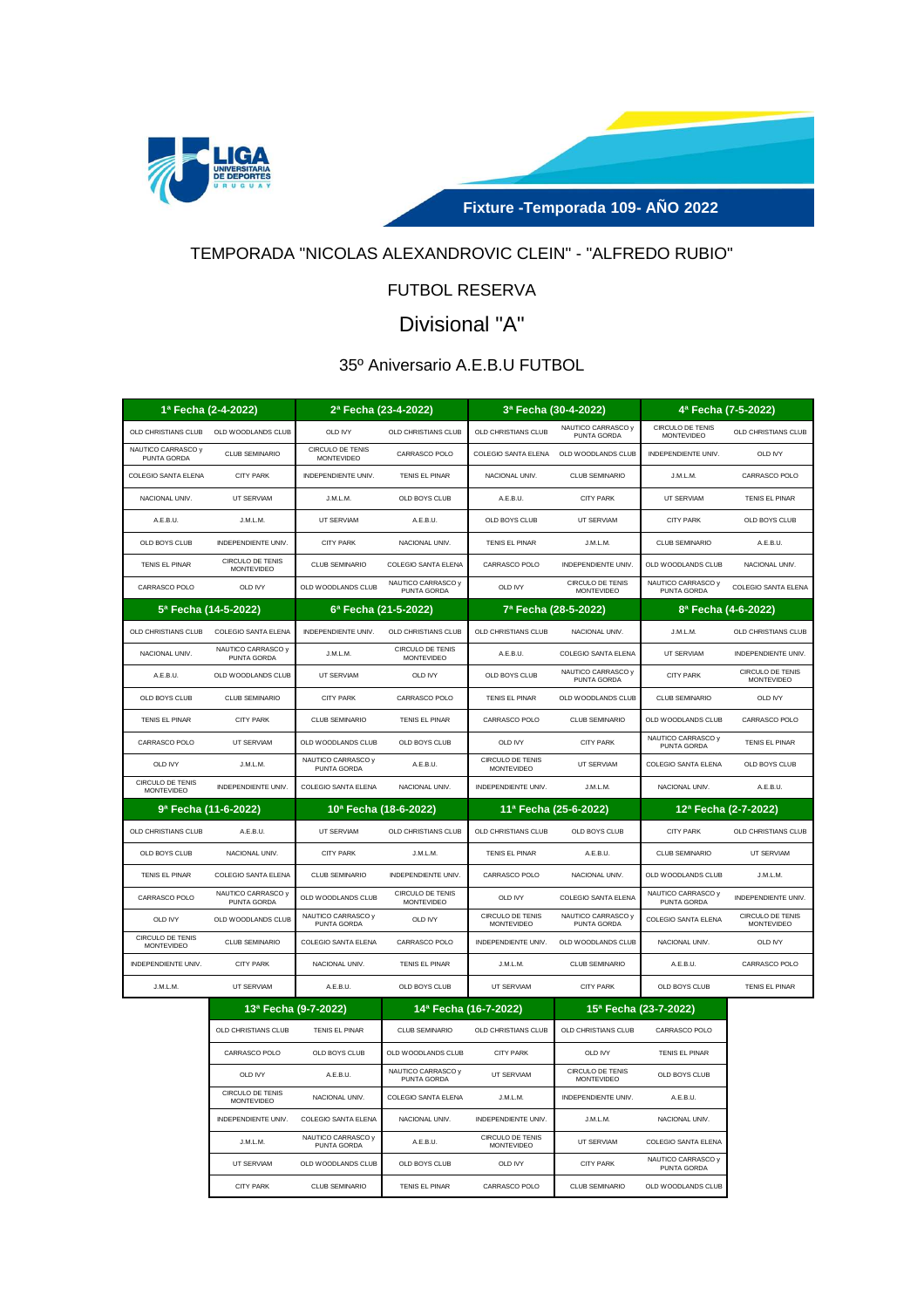

**Fixture -Temporada 109- AÑO 2022**

## TEMPORADA "NICOLAS ALEXANDROVIC CLEIN" - "ALFREDO RUBIO"

# FUTBOL RESERVA

# Divisional "B"

# 75º Aniversario C.A. Yaguarí

| 1ª Fecha (2-4-2022)                |                             | 2ª Fecha (23-4-2022)               |                                    |                                    | 3ª Fecha (30-4-2022)        | 4ª Fecha (7-5-2022)   |                                    |  |
|------------------------------------|-----------------------------|------------------------------------|------------------------------------|------------------------------------|-----------------------------|-----------------------|------------------------------------|--|
| PEÑAROL UNIV.                      | CARRASCO LAWN TENNIS        | OLD CHRISTIANS CLUB<br><b>AZUL</b> | PEÑAROL UNIV.                      | PEÑAROL UNIV.                      | P.S.PLAYA VERDE             | C.C.COLON             | PEÑAROL UNIV.                      |  |
| P.S.PLAYA VERDE                    | URUNDAY UNIV.               | C.C.COLON                          | C.A. YAGUARI                       | C.S.PIEDRAS BLANCAS                | CARRASCO LAWN TENNIS        | OBC AZULGRANA         | OLD CHRISTIANS CLUB<br>AZUL        |  |
| C.S.PIEDRAS BLANCAS                | ALEMAN UNIV.                | OBC AZULGRANA                      | WANDERERS UNIV.                    | <b>SCUOLA PALERMO</b>              | URUNDAY UNIV.               | OBC M24               | C.A. YAGUARI                       |  |
| SCUOLA PALERMO                     | SAN JUAN BAUTISTA           | OBC M24                            | E.L.F.                             | CLUB JESUS MARIA                   | ALEMAN UNIV.                | SAN JUAN BAUTISTA     | WANDERERS UNIV.                    |  |
| CLUB JESUS MARIA                   | OBC M24                     | SAN JUAN BAUTISTA                  | CLUB JESUS MARIA                   | E.L.F.                             | SAN JUAN BAUTISTA           | ALEMAN UNIV.          | E.L.F.                             |  |
| E.L.F.                             | OBC AZULGRANA               | ALEMAN UNIV.                       | SCUOLA PALERMO                     | WANDERERS UNIV.                    | OBC M24                     | URUNDAY UNIV.         | CLUB JESUS MARIA                   |  |
| WANDERERS UNIV.                    | C.C.COLON                   | URUNDAY UNIV.                      | C.S.PIEDRAS BLANCAS                | C.A. YAGUARI                       | OBC AZULGRANA               | CARRASCO LAWN TENNIS  | SCUOLA PALERMO                     |  |
| C.A. YAGUARI                       | OLD CHRISTIANS CLUB<br>AZUL | CARRASCO LAWN TENNIS               | P.S.PLAYA VERDE                    | OLD CHRISTIANS CLUB<br><b>AZUL</b> | C.C.COLON                   | P.S.PLAYA VERDE       | C.S.PIEDRAS BLANCAS                |  |
|                                    | 5ª Fecha (14-5-2022)        | 6ª Fecha (21-5-2022)               |                                    |                                    | 7ª Fecha (28-5-2022)        | 8ª Fecha (4-6-2022)   |                                    |  |
| PEÑAROL UNIV.                      | C.S.PIEDRAS BLANCAS         | OBC AZULGRANA                      | PEÑAROL UNIV.                      | PEÑAROL UNIV.                      | <b>SCUOLA PALERMO</b>       | OBC M24               | PEÑAROL UNIV.                      |  |
| <b>SCUOLA PALERMO</b>              | P.S.PLAYA VERDE             | OBC M24                            | C.C.COLON                          | <b>CLUB JESUS MARIA</b>            | <b>C.S.PIEDRAS BLANCAS</b>  | SAN JUAN BAUTISTA     | OBC AZULGRANA                      |  |
| CLUB JESUS MARIA                   | CARRASCO LAWN TENNIS        | SAN JUAN BAUTISTA                  | OLD CHRISTIANS CLUB<br>A7UL        | E.L.F.                             | P.S.PLAYA VERDE             | ALEMAN UNIV.          | C.C.COLON                          |  |
| E.L.F.                             | URUNDAY UNIV.               | ALEMAN UNIV.                       | C.A. YAGUARI                       | WANDERERS UNIV.                    | <b>CARRASCO LAWN TENNIS</b> | URUNDAY UNIV.         | OLD CHRISTIANS CLUB<br><b>AZUL</b> |  |
| WANDERERS UNIV.                    | ALEMAN UNIV.                | URUNDAY UNIV.                      | WANDERERS UNIV.                    | C.A. YAGUARI                       | URUNDAY UNIV.               | CARRASCO LAWN TENNIS  | C.A. YAGUARI                       |  |
| C.A. YAGUARI                       | SAN JUAN BAUTISTA           | CARRASCO LAWN TENNIS               | E.L.F.                             | OLD CHRISTIANS CLUB<br><b>AZUL</b> | ALEMAN UNIV.                | P.S.PLAYA VERDE       | WANDERERS UNIV.                    |  |
| OLD CHRISTIANS CLUB<br>AZUL        | OBC M24                     | P.S.PLAYA VERDE                    | CLUB JESUS MARIA                   | C.C.COLON                          | SAN JUAN BAUTISTA           | C.S.PIEDRAS BLANCAS   | E.L.F.                             |  |
| C.C.COLON                          | OBC AZULGRANA               | C.S.PIEDRAS BLANCAS                | SCUOLA PALERMO                     | OBC AZULGRANA                      | OBC M24                     | <b>SCUOLA PALERMO</b> | CLUB JESUS MARIA                   |  |
|                                    | 9ª Fecha (11-6-2022)        | 10ª Fecha (18-6-2022)              |                                    |                                    | 11ª Fecha (25-6-2022)       | 12ª Fecha (2-7-2022)  |                                    |  |
| PEÑAROL UNIV.                      | <b>CLUB JESUS MARIA</b>     | SAN JUAN BAUTISTA                  | PENAROL UNIV.                      | PENAROL UNIV.                      | E.L.F.                      | ALEMAN UNIV.          | PENAROL UNIV.                      |  |
| E.L.F.                             | SCUOLA PALERMO              | ALEMAN UNIV.                       | OBC M24                            | WANDERERS UNIV.                    | CLUB JESUS MARIA            | URUNDAY UNIV.         | SAN JUAN BAUTISTA                  |  |
| WANDERERS UNIV.                    | C.S.PIEDRAS BLANCAS         | URUNDAY UNIV.                      | OBC AZULGRANA                      | C.A. YAGUARI                       | <b>SCUOLA PALERMO</b>       | CARRASCO LAWN TENNIS  | OBC M24                            |  |
| C.A. YAGUARI                       | P.S.PLAYA VERDE             | CARRASCO LAWN TENNIS               | C.C.COLON                          | OLD CHRISTIANS CLUB<br><b>AZUL</b> | <b>C.S.PIEDRAS BLANCAS</b>  | P.S.PLAYA VERDE       | OBC AZULGRANA                      |  |
| OLD CHRISTIANS CLUB<br><b>AZUL</b> | CARRASCO LAWN TENNIS        | P.S.PLAYA VERDE                    | OLD CHRISTIANS CLUB<br><b>AZUL</b> | C.C.COLON                          | P.S.PLAYA VERDE             | C.S.PIEDRAS BLANCAS   | C.C.COLON                          |  |
| C.C.COLON                          | URUNDAY UNIV.               | C.S.PIEDRAS BLANCAS                | C.A. YAGUARI                       | OBC AZULGRANA                      | CARRASCO LAWN TENNIS        | SCUOLA PALERMO        | OLD CHRISTIANS CLUB<br>AZUL        |  |
| OBC AZULGRANA                      | ALEMAN UNIV.                | <b>SCUOLA PALERMO</b>              | WANDERERS UNIV.                    | OBC M24                            | URUNDAY UNIV.               | CLUB JESUS MARIA      | C.A. YAGUARI                       |  |
| OBC M24                            | SAN JUAN BAUTISTA           | CLUB JESUS MARIA                   | E.L.F.                             | SAN JUAN BAUTISTA                  | ALEMAN UNIV.                | E.L.F.                | WANDERERS UNIV.                    |  |
|                                    |                             |                                    | 20.5                               |                                    |                             |                       |                                    |  |

|                                    | 13ª Fecha (9-7-2022) | 14ª Fecha (16-7-2022)       |                             | 15 <sup>a</sup> Fecha (23-7-2022) |                       |  |
|------------------------------------|----------------------|-----------------------------|-----------------------------|-----------------------------------|-----------------------|--|
| PENAROL UNIV.                      | WANDERERS UNIV.      | URUNDAY UNIV.               | PEÑAROL UNIV.               | PEÑAROL UNIV.                     | C.A. YAGUARI          |  |
| C.A. YAGUARI                       | E.L.F.               | <b>CARRASCO LAWN TENNIS</b> | ALEMAN UNIV.                | OLD CHRISTIANS CLUB<br>AZUL       | WANDERERS UNIV.       |  |
| OLD CHRISTIANS CLUB<br><b>AZUL</b> | CLUB JESUS MARIA     | P.S.PLAYA VERDE             | SAN JUAN BAUTISTA           | C.C.COLON                         | E.L.F.                |  |
| C.C.COLON                          | SCUOLA PALERMO       | C.S.PIEDRAS BLANCAS         | OBC M24                     | OBC AZULGRANA                     | CLUB JESUS MARIA      |  |
| OBC AZULGRANA                      | C.S.PIEDRAS BLANCAS  | <b>SCUOLA PALERMO</b>       | OBC AZULGRANA               | OBC M24                           | <b>SCUOLA PALERMO</b> |  |
| OBC M24                            | P.S.PLAYA VERDE      | CLUB JESUS MARIA            | C.C.COLON                   | SAN JUAN BAUTISTA                 | C.S.PIEDRAS BLANCAS   |  |
| SAN JUAN BAUTISTA                  | CARRASCO LAWN TENNIS | E.L.F.                      | OLD CHRISTIANS CLUB<br>AZUL | ALEMAN UNIV.                      | P.S.PLAYA VERDE       |  |
| ALEMAN UNIV.                       | URUNDAY UNIV.        | WANDERERS UNIV.             | C.A. YAGUARI                | URUNDAY UNIV.                     | CARRASCO LAWN TENNIS  |  |